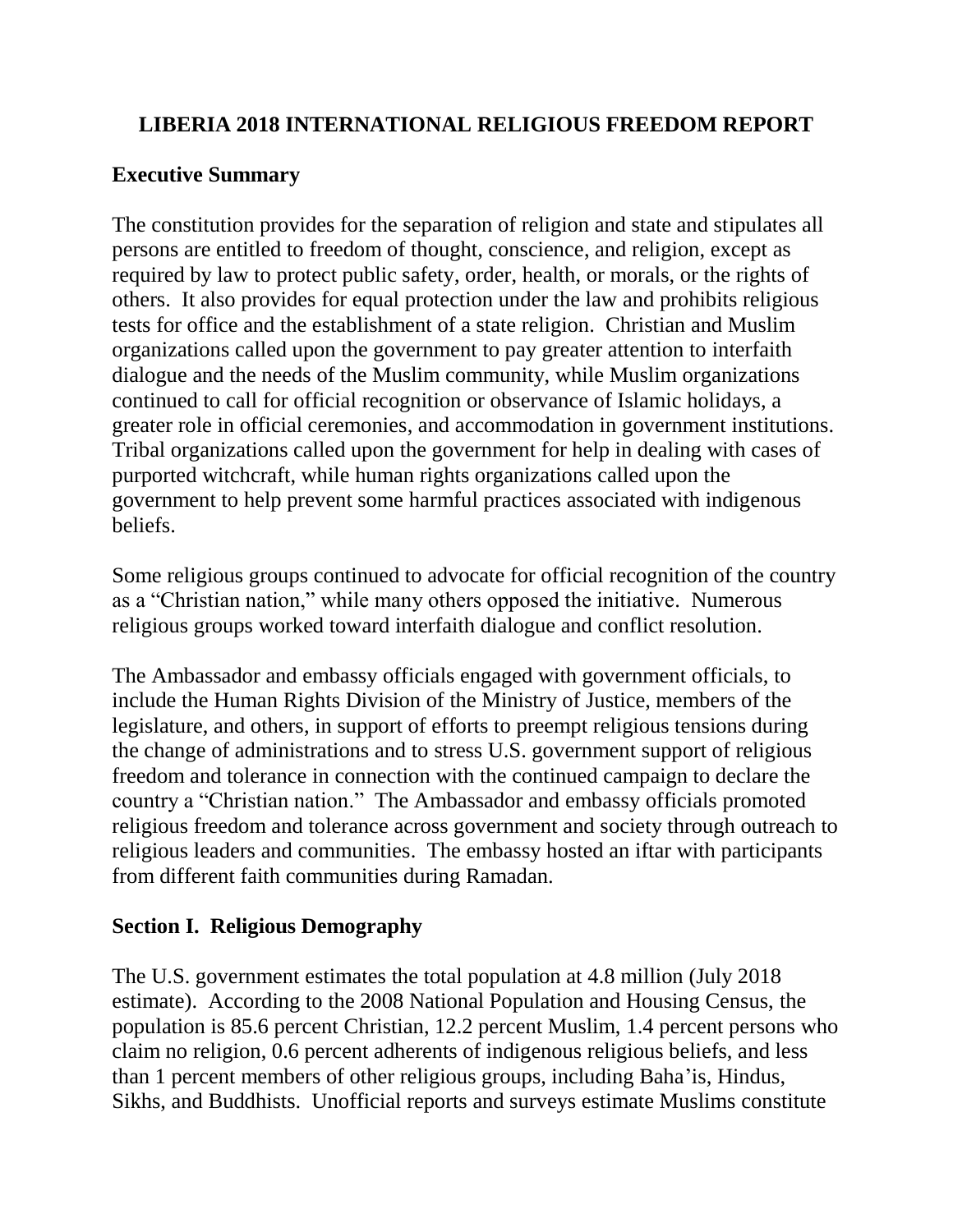up to 20 percent of the population. Christian churches include African Methodist Episcopal, African Methodist Episcopal Zion, Baptist, The Church of Jesus Christ of Latter-day Saints, Episcopal, Jehovah's Witnesses, Lutheran, Presbyterian, Roman Catholic, Seventh-day Adventist, United Methodist, and a variety of Pentecostal churches. Many members of religious groups also incorporate elements of indigenous beliefs and customs into their religious practices.

Christians reside throughout the country. Muslims belonging to the Mandingo and Fula ethnic groups reside throughout the country, while Muslims of the Vai ethnic group live predominantly in the west. The Sande and Poro societies – often referred to as secret societies – combine traditional religious and cultural practices and are present in the northern, western, and central regions of the country. Other traditional cultural and religious societies, including the Kui Society and Bodio priests, exist in the country's southeast*.*

## **Section II. Status of Government Respect for Religious Freedom**

## **Legal Framework**

The constitution provides for the separation of religion and state and stipulates all persons are entitled to freedom of thought, conscience, and religion. It states no one shall be hindered in the exercise of these rights except as required by law to protect public safety, order, health, morals, or the rights of others. It provides for equal protection under the law and prohibits political parties that exclude citizens from membership based on religious affiliation. It also states no religious group should have exclusive privileges or preferences, and the country should establish no state religion.

The government requires all religious groups, except for indigenous ones that generally operate under customary law, to register their articles of incorporation and their organizations' statements of purpose.

Local religious organizations register with the Ministry of Foreign Affairs (MFA) and pay a one-time fee of 6,900 Liberian dollars (\$44) to file their articles of incorporation and an annual fee of 3,600 Liberian dollars (\$23) for registration and a registration certificate. Foreign religious organizations pay 50,100 Liberian dollars (\$320) for registration annually and a one-time fee of 62,600 Liberian dollars (\$400) to file their articles of incorporation. Religious organizations also pay 1,000 to 2,000 Liberian dollars (\$6 to \$13) to the Liberia Revenue Authority for notarization of articles of incorporation to be filed with the MFA and an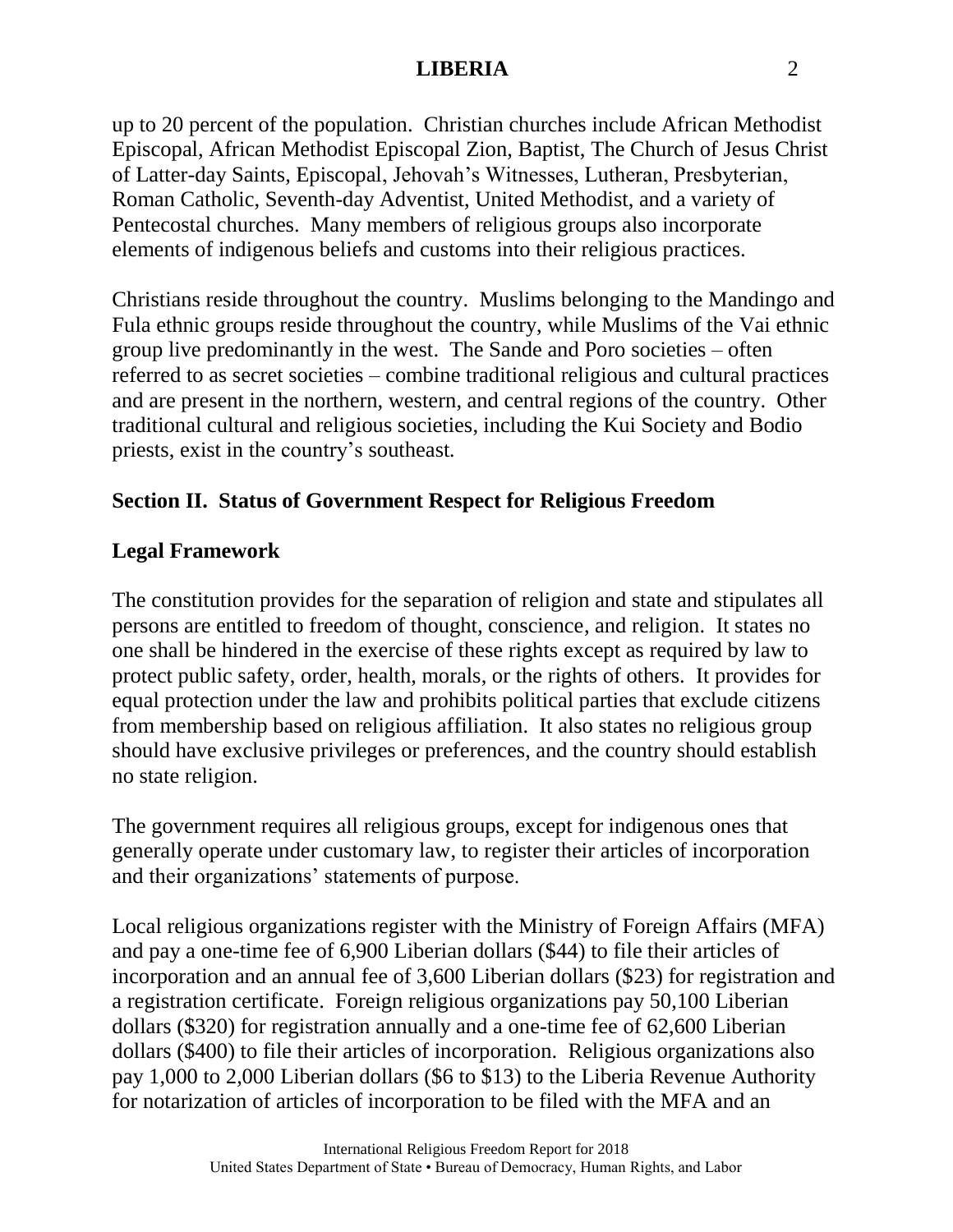additional 1,000 Liberian dollars (\$6) to receive a registered copy of the articles. The Ministry of Finance and Development Planning issues proof of accreditation for the articles of incorporation. There is also an option of completing the same process at the Liberia Business Registry, where each of the other offices has representation.

Registered religious organizations, including missionary programs, religious charities, and religious groups, receive tax exemptions on income taxes and dutyfree privileges on goods brought into the country, privileges not afforded unregistered groups. Registered groups may also appear in court as a single entity.

The law requires high-level government officials to take an oath ending with the phrase, "So help me God," when assuming office. It is customary for Christians to kiss the Bible and Muslims the Quran on those occasions.

Public schools offer nonsectarian religious and moral education, which includes an overview and history of religious traditions and an emphasis on moral values.

The country is a party to the International Covenant on Civil and Political Rights.

#### **Government Practices**

A number of religious organizations, Christian and Muslim, cited the government's perceived indifference to the interests of the Muslim community as having the potential to fuel long-term grievance and instability.

A number of Muslim organizations continued to express concern over the government's reluctance to recognize or observe major Islamic religious holidays, while continuing to recognize Christmas as a public holiday and the second Friday in April as Fast and Prayer Day, the latter sometimes coinciding with Good Friday. Muslim organizations credited the administration of President George Weah, which took office in January, with granting one day of leave to government employees celebrating Eid al-Fitr in June but continued to advocate making Eid al-Fitr and Eid al-Adha national holidays. Muslim organizations have requested to make Eid al-Fitr a national holiday since 1995. The Baha'i community also submitted a petition before the 1999-2003 civil war to recognize its religious holidays, and their organization's leadership reaffirmed interest in the matter but did not resubmit the petition.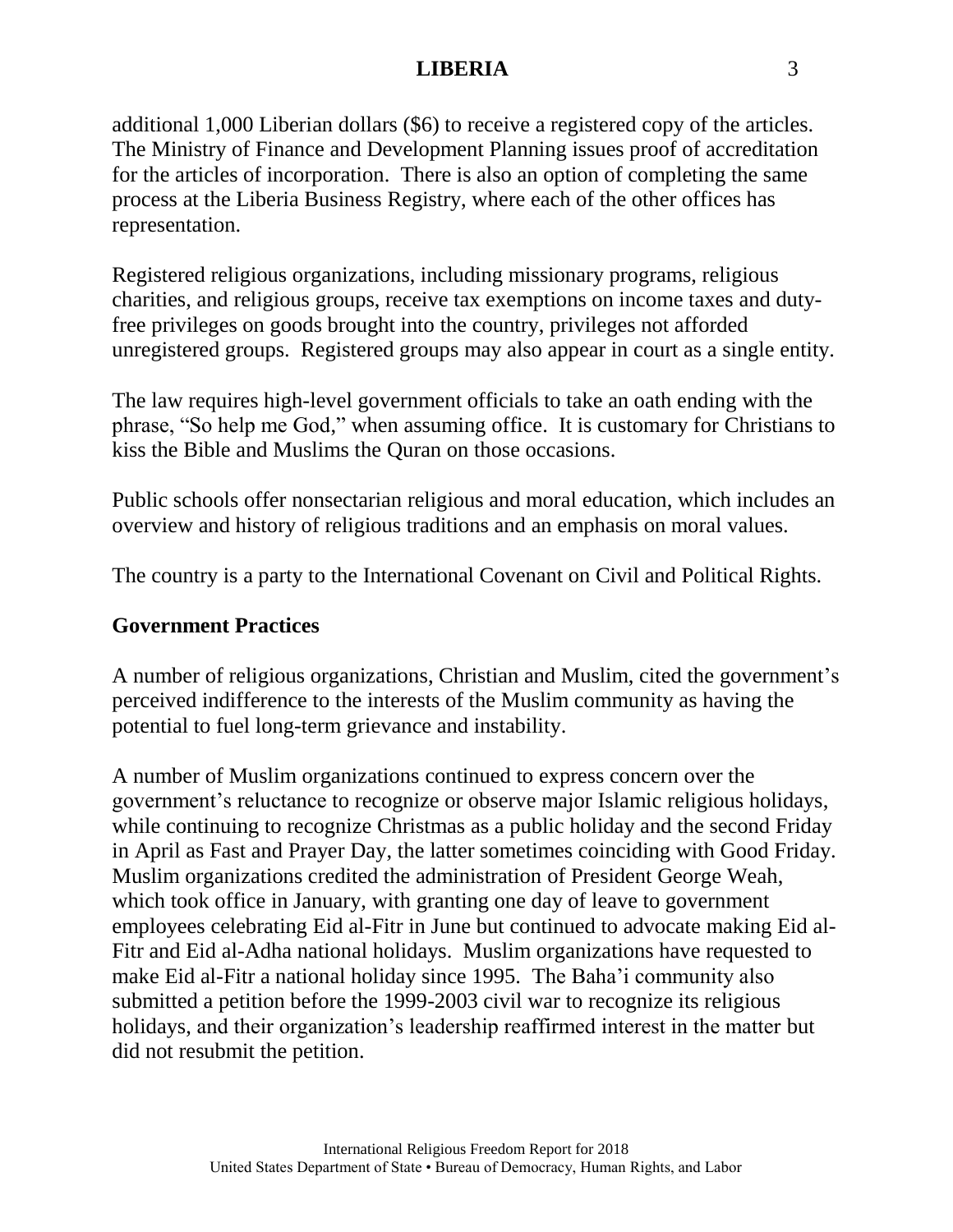The government, through city ordinances and presidential proclamations, required businesses and markets, including those owned or operated by Muslims, to close on Sundays and Christmas for municipal street cleaning. Some Muslim business owners said they viewed the regular street cleaning as an excuse for the government to close all businesses in honor of the Christian Sabbath.

Members of the Muslim and Baha'i communities working in government or public positions said government agencies continued to be reluctant to grant time off to observe religious holidays.

The inauguration of President Weah and the July 26 Independence Day celebration included opening and closing prayers from Christian clergy; representatives from the Muslim community were invited to attend as guests but not to participate in the official ceremony.

According to Muslim religious leaders, the government employed a disproportionate number of Christian chaplains in comparison to Muslim chaplains to serve in government institutions when compared to the religious demographics of the country. The government reportedly employed only two Muslim chaplains – one in the armed forces and one in the Supreme Court. The legislature and many other government institutions exclusively employed Christian chaplains, who frequently read Christian prayers before starting official business.

In May the inspector general of the Liberia National Police met with the country's chief imam and Muslim communities and assured the Muslim community of his administration's commitment to their safety during Ramadan.

In March President Weah appointed two religious advisors, both Christians, as part of the new administration. Representatives of Muslim organizations said they viewed them as gatekeepers rather than intermediaries, controlling access to the president rather than facilitating outreach. Representatives of Muslim religious organizations said they hoped to see a Muslim religious advisor or a more direct link between the Office of the President and the Muslim community.

The government continued to subsidize private schools, most of which were affiliated with Christian and Muslim organizations. The government provided subsidies proportionally, based on the number of students, but Muslim leaders said the subsidies disproportionately favored Christian schools.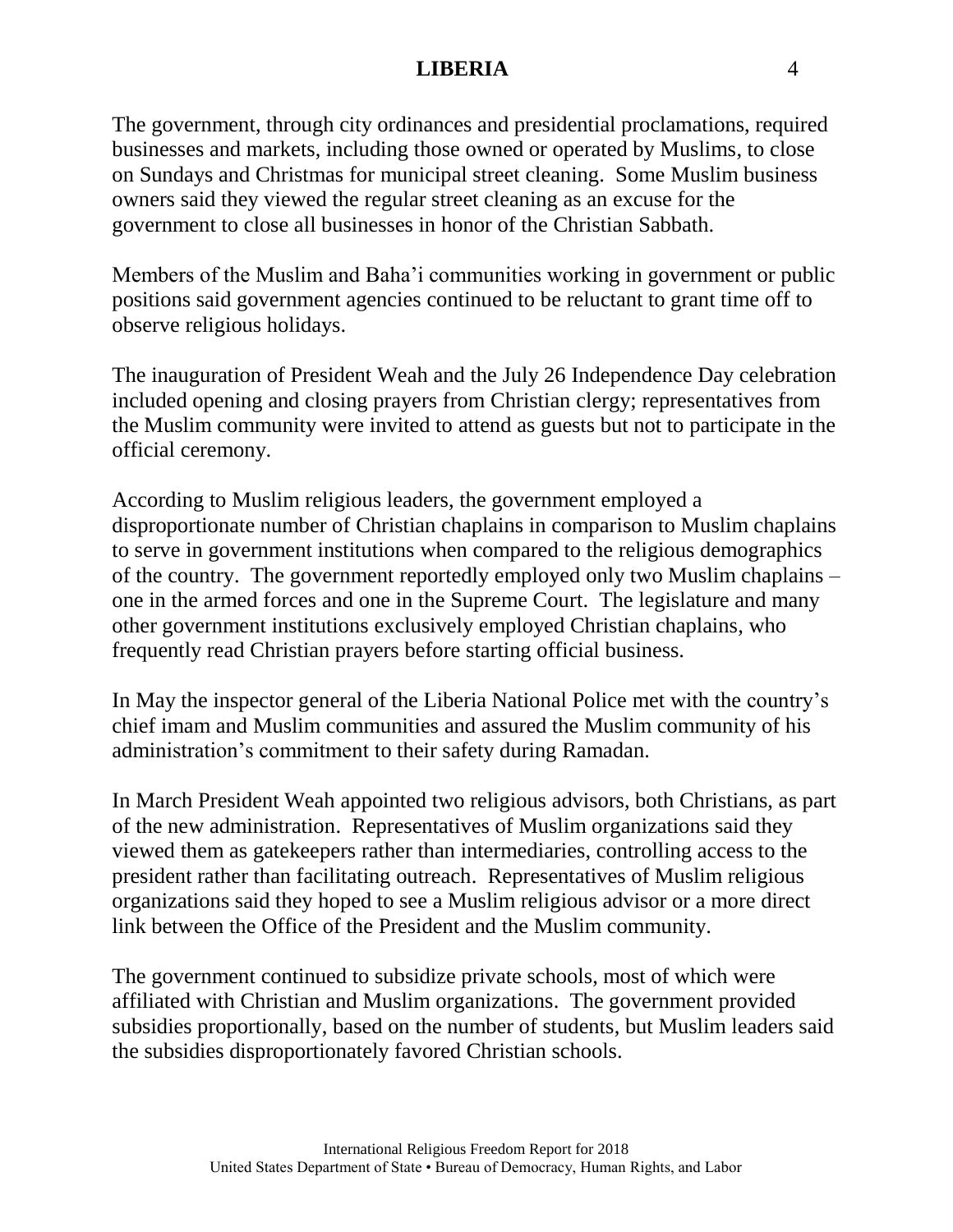Before leaving office in January, former President Ellen Johnson Sirleaf signed an executive order on domestic violence banning the practice of female genital mutilation. The order would remain in force for one year unless extended. Some observers saw the order as a repudiation of traditional secret societies, which combine religious and cultural practices, and engaged in the practice as part of their indoctrination ceremonies. Others complained the order was not enforced, leading to an increase in reported cases. In December the National Traditional Council promised to halt Poro and Sande society activities during the academic year, so as not to prevent young inductees from attending school. The council also undertook an inventory of all existing chapters of the secret societies, also called "bushes" or "groves," and the head of the council requested local chiefs to refrain from opening new chapters.

In October a news report noted that the head of a traditional council of chiefs in Nimba County called upon the government to intervene in cases of persons injured through practices described as witchcraft, and it accused police and prosecutors of failing to intervene. The report, and others, reported an increase in cases of trial by ordeal, also known as "sassywood," in which those accused of witchcraft undergo painful or dangerous experiences in an attempt to prove their innocence.

# **Section III. Status of Societal Respect for Religious Freedom**

Human rights organizations noted an increase over the past year in ritualistic killings and other violent practices within traditional secret societies.

In August local news outlets reported a Christian clergyman in Nimba County had been abducted and inducted into the Poro secret society against his will. Local news also reported in August that a man was arrested for killing and removing body parts from a seven-year-old child, purportedly in a ritualistic killing.

Sporadic local quarrels between religious groups occurred in remote parts of the country but did not result in violence. Since religious and tribal identities are often linked, it was difficult to categorize these incidents as driven solely by religious factors.

The Liberian Muslim Women's Network reported a few instances of workplace discrimination against women wearing headscarves.

Some religious groups continued to advocate for official recognition of the country as a "Christian nation," an effort that began in 2015 and became a divisive issue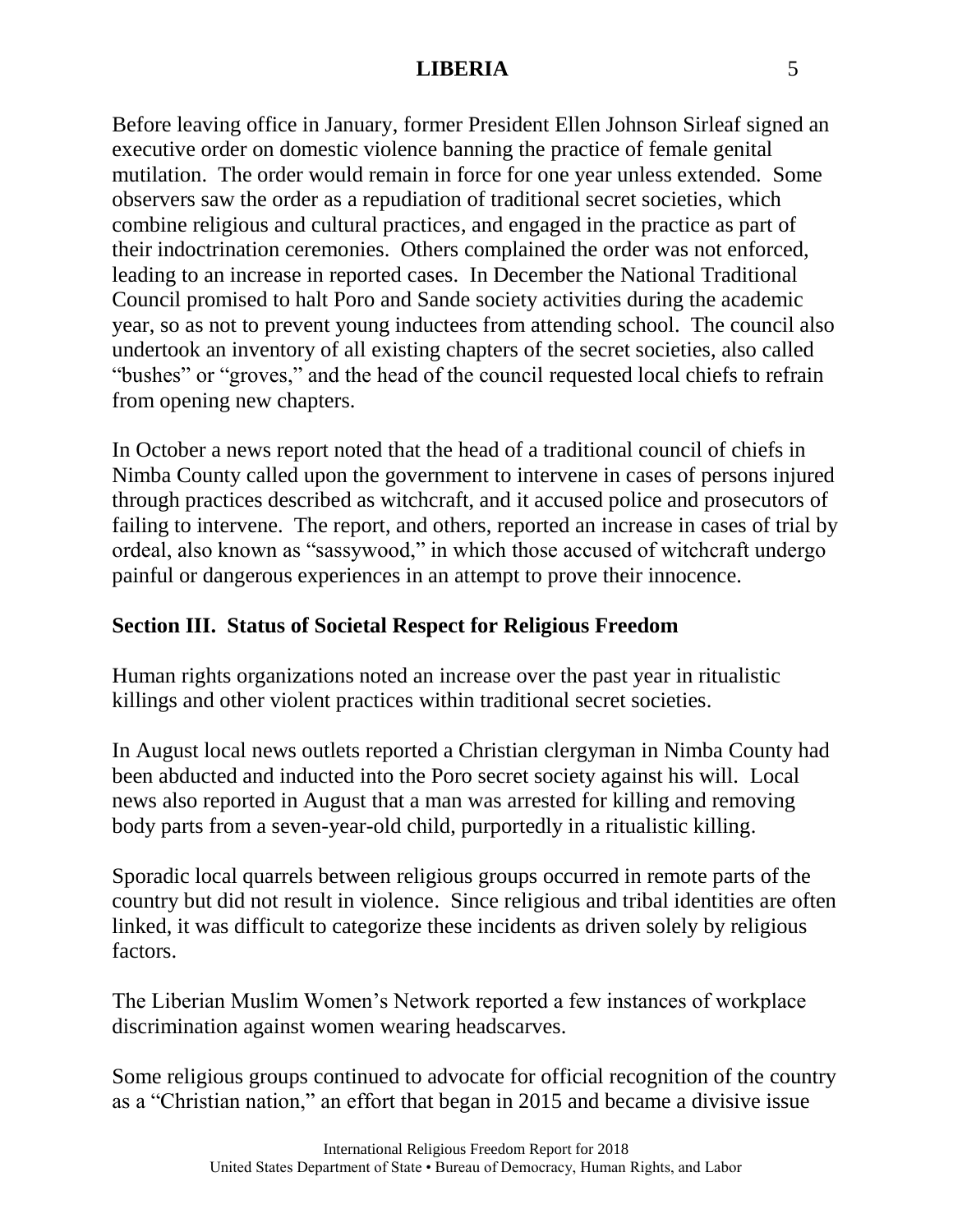during the 2017 election cycle. Many religious organizations, including the Baptist, Catholic, Episcopal, Lutheran, and Muslim communities, continued to oppose the effort. Both Christian and Muslim religious organizations continued to express concern about what they said was the implied prejudice of the proposal and its potential for exacerbating tensions between religious groups.

A wide variety of Christian, Muslim, and interfaith organizations worked throughout the year to promote tolerance, dialogue, and conflict resolution through training sessions, workshops, and community meetings. The Catholic Peace and Justice Commission mediated local disputes between Christian and Muslim residents, and the Liberian Council of Churches conducted an interfaith program. An interfaith group held a two-day workshop in September to discuss ways to address harmful traditional practices. The Liberian Council of Churches and the National Muslim Council participated in the Inter-Religious Council of Liberia (IRCL), the country's foremost interfaith organization.

The Ahmadiyya Muslim and Baha'i communities previously applied to participate in the IRCL and expressed their desire to join, but were not admitted as members.

Some employers continued to excuse Muslims from employment or classes to attend Friday prayers, although there was no legal requirement to do so.

## **Section IV. U.S. Government Policy and Engagement**

In connection with the continued campaign to declare the country a "Christian nation," and to support efforts to preempt possible religious tensions caused by the transition to a new administration, the U.S. Ambassador and embassy officials engaged with government officials, including officials from the Ministry of Justice's human rights division, members of the legislature, and others, to stress the U.S. government's support of religious freedom and tolerance. The embassy encouraged peaceful dialogue from all parties.

The embassy also met with a variety of civil society and religious figures, including representatives of a variety of Christian, Muslim, Baha'i, and traditional religious groups. In discussions with religious leaders, the Ambassador emphasized the separation of state and religion in both the U.S. and Liberian legal traditions.

The embassy worked with religious leaders to emphasize peaceful reconciliation practices as the country continues to cope with the effects of its civil wars and